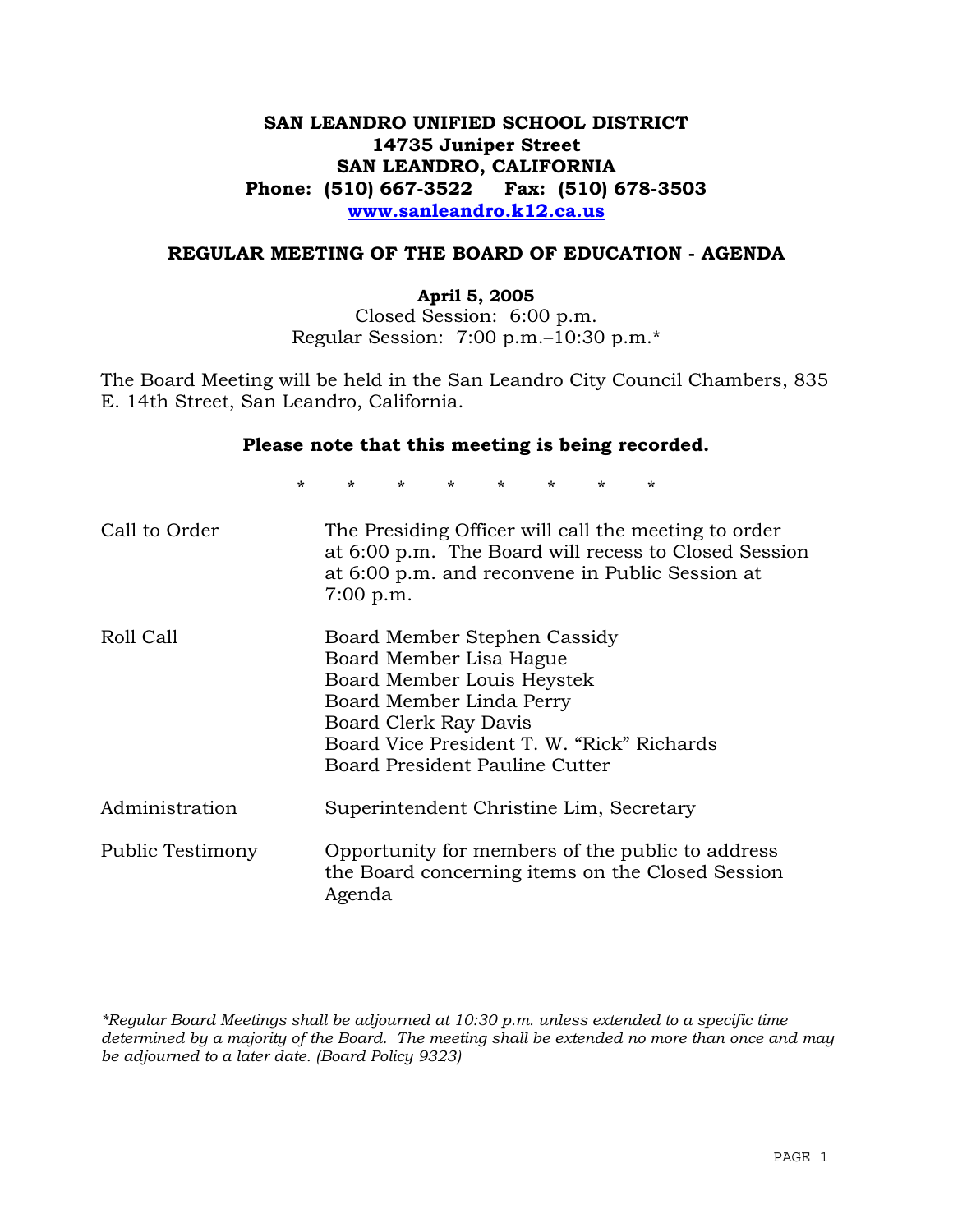Prior to the Public Session, the Board will meet in Closed Session pursuant to Education Code Sections 35146 and 48918(c); Government Code Sections 54957; 54957.6; 54956.9

- a) Student Expulsions
- b) Public Employee Discipline/Dismissal/Release
- c) Conference with Labor Negotiator
- d) Public Employee Appointment Title: Teaching Vice Principals at Muir Middle School and Bancroft Middle School
- e) Conference with Legal Counsel Existing Litigation 2 cases

| Report Closed<br>Session Action | Motion __________ Second __________ Vote ________ |                                         |                                                                                                                                                                                                                                                                                                                                                                                                                                                                                                                                                                                                                                                                                                                                                                                                                                                                                                                                                                                                                        |
|---------------------------------|---------------------------------------------------|-----------------------------------------|------------------------------------------------------------------------------------------------------------------------------------------------------------------------------------------------------------------------------------------------------------------------------------------------------------------------------------------------------------------------------------------------------------------------------------------------------------------------------------------------------------------------------------------------------------------------------------------------------------------------------------------------------------------------------------------------------------------------------------------------------------------------------------------------------------------------------------------------------------------------------------------------------------------------------------------------------------------------------------------------------------------------|
| Pledge of Allegiance            |                                                   |                                         |                                                                                                                                                                                                                                                                                                                                                                                                                                                                                                                                                                                                                                                                                                                                                                                                                                                                                                                                                                                                                        |
| Approve Agenda                  | Motion __________ Second __________ Vote ________ |                                         | Approve the Regular Meeting Agenda of April 5, 2005                                                                                                                                                                                                                                                                                                                                                                                                                                                                                                                                                                                                                                                                                                                                                                                                                                                                                                                                                                    |
| Legal Statement                 | 54954.2(a)                                        |                                         | Members of the audience who wish to address the<br>Board are asked to complete the yellow card available at<br>the entrance and submit it to the Board's Administrative<br>Assistant. Speakers who have completed the card will be<br>called when the item is reached on the agenda or, for<br>non-agenda items, during the Public Testimony. Cards<br>are to be turned in before the item is reached on the<br>agenda. Please note that this meeting is being recorded.<br>State law prohibits the Board of Education from taking<br>any action on or discussing items that are not on the<br>posted agenda except to A) briefly respond to statements<br>made or questions posed by the public in attendance; B)<br>ask questions for clarification; C) provide a reference to a<br>staff member or other resource for factual information in<br>response to the inquiry; or D) ask a staff member to<br>report back on the matter at the next meeting and/or put<br>it on a future agenda. (Government Code Section |
| <b>REPORTS</b>                  |                                                   | <b>Student Representatives' Reports</b> |                                                                                                                                                                                                                                                                                                                                                                                                                                                                                                                                                                                                                                                                                                                                                                                                                                                                                                                                                                                                                        |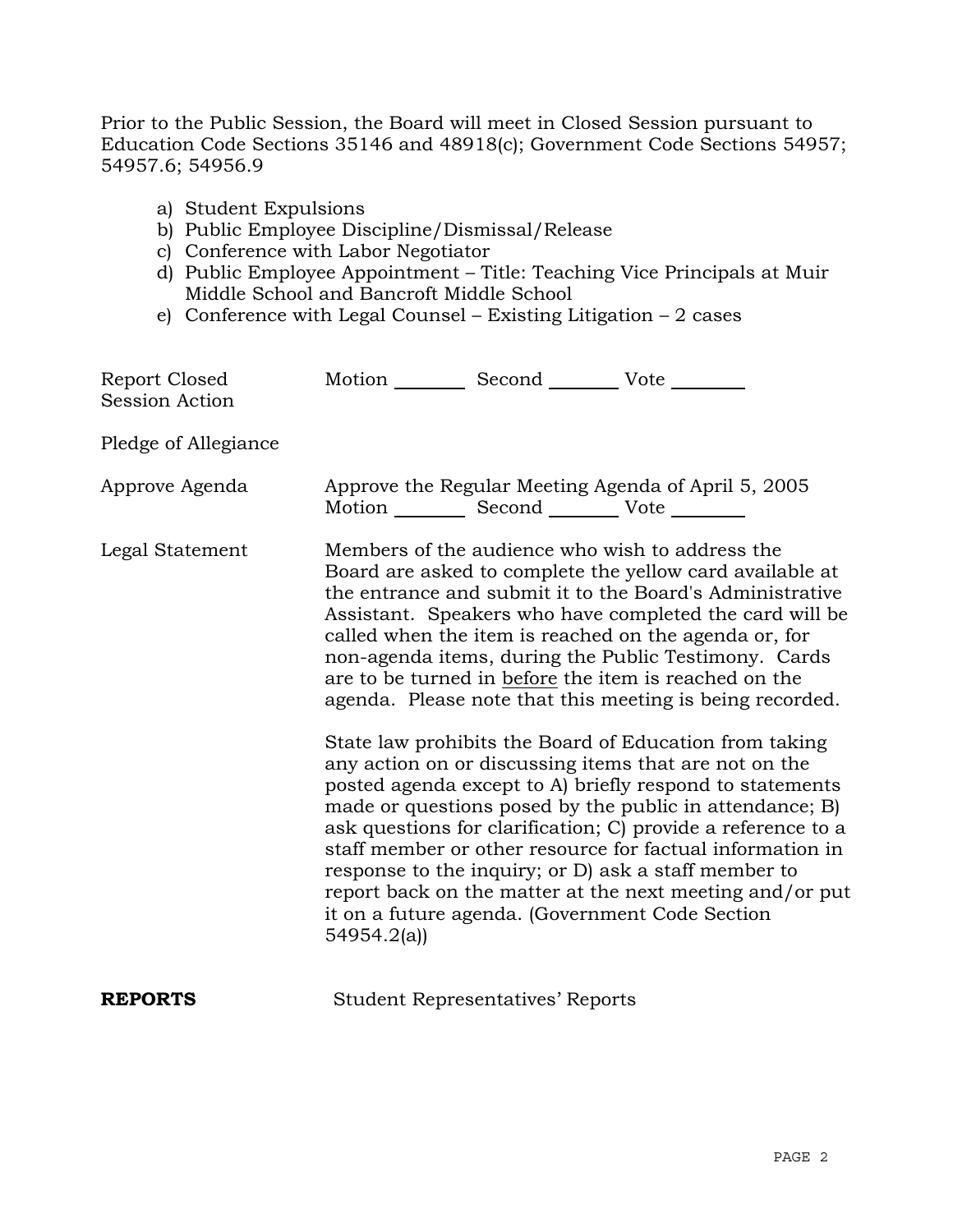#### **PRESENTATIONS**

- \* Ruta Krusa, Coordinator of Curriculum & Instruction will provide a presentation on the development of the District's Five-Year Visual and Performing Arts Plan.
- \* Food Services Director, Aulani Cler, will provide information on the history and update the Board on the Food Services Department.

### **PUBLIC TESTIMONY ON NON-AGENDA ITEMS**

**REPORTS** Correspondence Superintendent's Report Board Committee Reports

- Advocacy
- Communication Ad Hoc
- Curriculum
- Superintendent's Evaluation Ad Hoc
- Board Representatives' Reports
	- Alameda County School Boards Assn.
	- Drug, Alcohol, Tobacco Education

#### **CONSENT ITEMS**

These items are considered routine and may be enacted by a single motion. At the request of any member of the Board, any item on the consent agenda shall be removed and given individual consideration for action as a regular agenda item.

#### General Services

| $1.1-C$<br>Approval of Board<br>Minutes $-$                   | <b>Staff Recommendation:</b><br>Approve the minutes of the regular board meeting<br>held on March 15, 2005.                          |
|---------------------------------------------------------------|--------------------------------------------------------------------------------------------------------------------------------------|
| March 15, 2005                                                | Motion Second<br>Vote                                                                                                                |
| $1.2-C$<br>Approval of Board<br>Minutes $-$<br>March 17, 2005 | <b>Staff Recommendation:</b><br>Approve the minutes of the special board meeting<br>held on March 17, 2005.<br>Motion Second<br>Vote |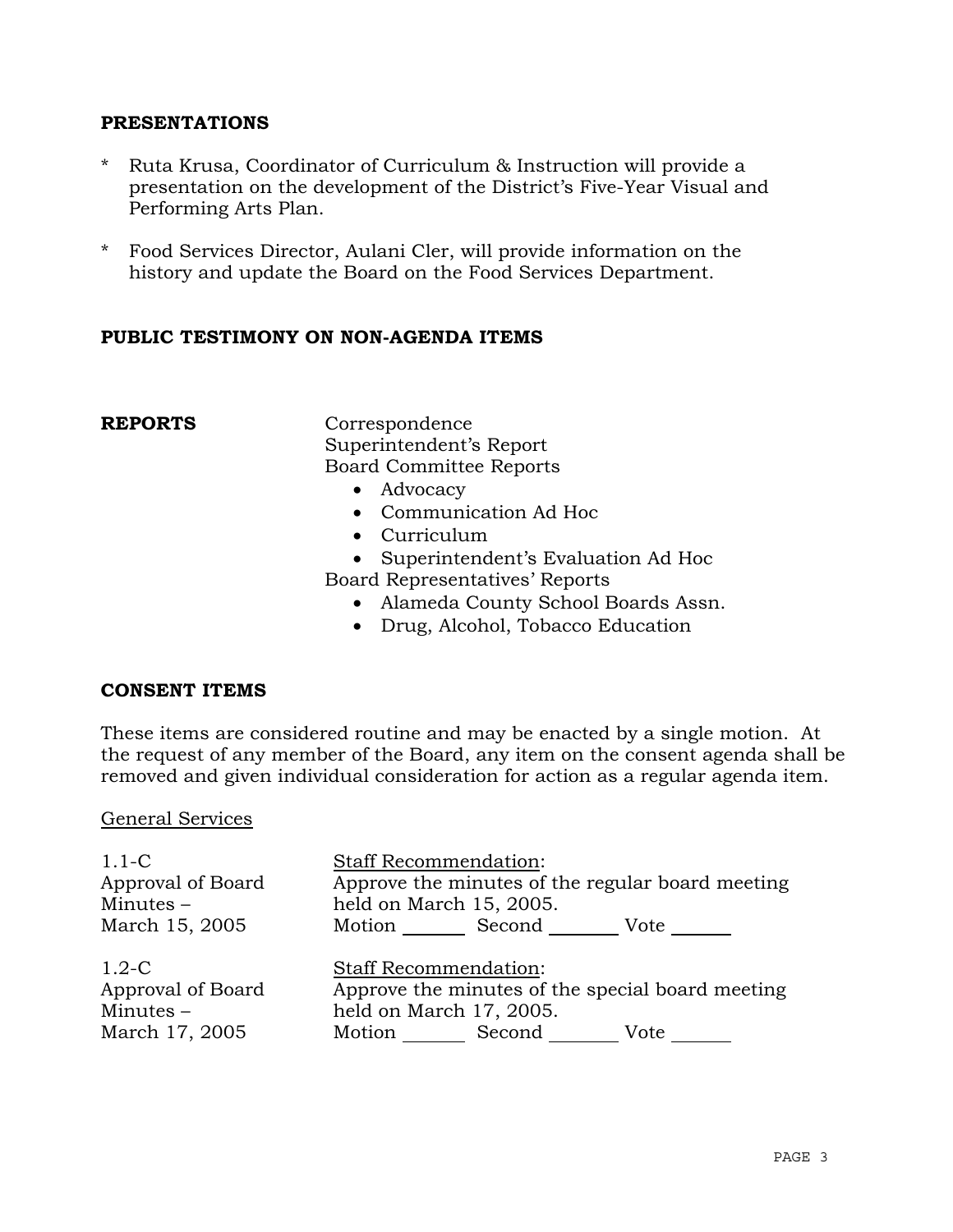| $1.3-C$<br>Approval of Board<br>Minutes -<br>March 21, 2005           | <b>Staff Recommendation:</b><br>Approve the minutes of the special board meeting<br>held on March 21, 2005.                                                                                                                |  |
|-----------------------------------------------------------------------|----------------------------------------------------------------------------------------------------------------------------------------------------------------------------------------------------------------------------|--|
|                                                                       | Motion _________ Second __________ Vote _______                                                                                                                                                                            |  |
| Human Resources                                                       |                                                                                                                                                                                                                            |  |
| $2.1-C$<br>Acceptance of<br>Personnel Report                          | Staff Recommendation:<br>Accept Personnel Report as submitted.<br>Motion _________ Second __________ Vote _______                                                                                                          |  |
| <b>Educational Services</b>                                           |                                                                                                                                                                                                                            |  |
| $3.1 - C$<br>Out-of-State Field Trip<br>for John Muir's Drama<br>Club | <b>Staff Recommendation:</b><br>Approve out-of-state field trip for John Muir's<br>Drama Club to attend performances at the<br>Shakespeare Festival in Ashland, Oregon.<br>Motion _________ Second __________ Vote _______ |  |
| Business, Operations and Facilities                                   |                                                                                                                                                                                                                            |  |
| $4.1-C$<br>Intra-Budget Transfers                                     | Staff Recommendation:<br>Approve the request for Intra-Budget Transfers for<br>the February 2004.<br>Motion _________ Second _________ Vote _______                                                                        |  |
| <b>ACTION ITEMS</b>                                                   |                                                                                                                                                                                                                            |  |

These items are presented for action at this time. Some may have been reviewed at a previous meeting.

# Human Resources

| $2.1-A$             | <b>Staff Recommendation:</b>                                              |
|---------------------|---------------------------------------------------------------------------|
|                     | Pre-School Teacher Job Approve the Pre-School teacher job description for |
| Description for the | the Even Start Family Literacy Program.                                   |
| Even Start Family   | Motion<br>Second<br>Vote                                                  |
| Literacy Program    |                                                                           |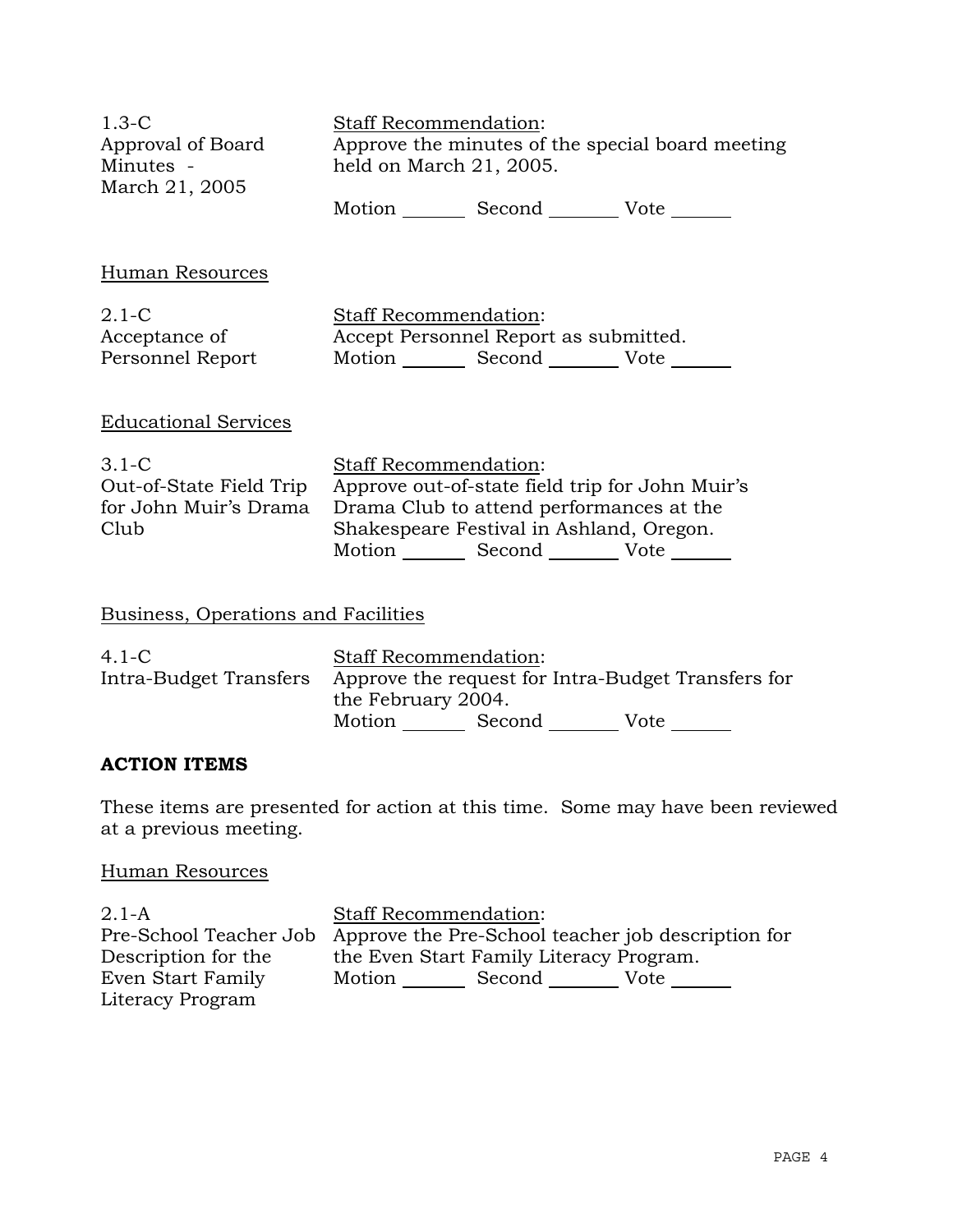# Educational Services

| $3.1 - A$                                    | Staff Recommendation:                                                              |                                                                                            |                                                      |
|----------------------------------------------|------------------------------------------------------------------------------------|--------------------------------------------------------------------------------------------|------------------------------------------------------|
| Recommendation from<br>Administrative Panel  | Approve the Administrative Panel's<br>recommendation for expulsion of student E19- |                                                                                            |                                                      |
| for Expulsion                                | 04/05.                                                                             |                                                                                            |                                                      |
|                                              |                                                                                    | Motion _________ Second __________ Vote _______                                            |                                                      |
| $3.2-A$                                      | <b>Staff Recommendation:</b>                                                       |                                                                                            |                                                      |
| Recommendation from                          |                                                                                    | Approve the Administrative Panel's                                                         |                                                      |
| Administrative Panel<br>for Expulsion        | 04/05.                                                                             |                                                                                            | recommendation for expulsion of student E20-         |
|                                              |                                                                                    | Motion _________ Second __________ Vote _______                                            |                                                      |
| $3.3-A$                                      | <b>Staff Recommendation:</b>                                                       |                                                                                            |                                                      |
| Recommendation from                          |                                                                                    | Approve the Administrative Panel's                                                         |                                                      |
| Administrative Panel                         |                                                                                    |                                                                                            | recommendation for expulsion of student E21-         |
| for Expulsion                                | 04/05.                                                                             | Motion _________ Second __________ Vote _______                                            |                                                      |
| $3.4-A$                                      | Staff Recommendation:                                                              |                                                                                            |                                                      |
| Recommendation from                          |                                                                                    | Approve the Administrative Panel's                                                         |                                                      |
| Administrative Panel<br>for Expulsion        | 04/05.                                                                             |                                                                                            | recommendation for expulsion of student E22-         |
|                                              |                                                                                    | Motion _________ Second __________ Vote _______                                            |                                                      |
| $3.5-A$                                      | <b>Staff Recommendation:</b>                                                       |                                                                                            |                                                      |
| Recommendation from                          |                                                                                    | Approve the Administrative Panel's                                                         |                                                      |
| Administrative Panel<br>for Expulsion        |                                                                                    | recommendation for expulsion E23-04/05.<br>Motion _________ Second __________ Vote _______ |                                                      |
| $3.6 - A$                                    | Staff Recommendation:                                                              |                                                                                            |                                                      |
| Recommendation from                          |                                                                                    |                                                                                            | Approve the Director of Student Support Services'    |
| Director of Student                          |                                                                                    |                                                                                            | recommendation to readmit student E025-03/04.        |
| <b>Support Services</b>                      |                                                                                    | Motion ________ Second _________ Vote ____                                                 |                                                      |
| Business, Operations, and Facilities         |                                                                                    |                                                                                            |                                                      |
| $4.1 - A$                                    | Staff Recommendation:                                                              |                                                                                            |                                                      |
| Revised Change Order                         |                                                                                    |                                                                                            | Approve the revised Change Order $#13$ – Health $\&$ |
| $#13$ – Health & Safety                      |                                                                                    |                                                                                            | Safety Retrofit Modernization at Bancroft & Muir     |
| Retrofit Modernization<br>at Bancroft & Muir | 19, 2005 Board meeting.                                                            |                                                                                            | Middle Schools originally approved at the March      |
| Middle Schools                               |                                                                                    |                                                                                            |                                                      |
|                                              |                                                                                    | Motion Second Vote                                                                         |                                                      |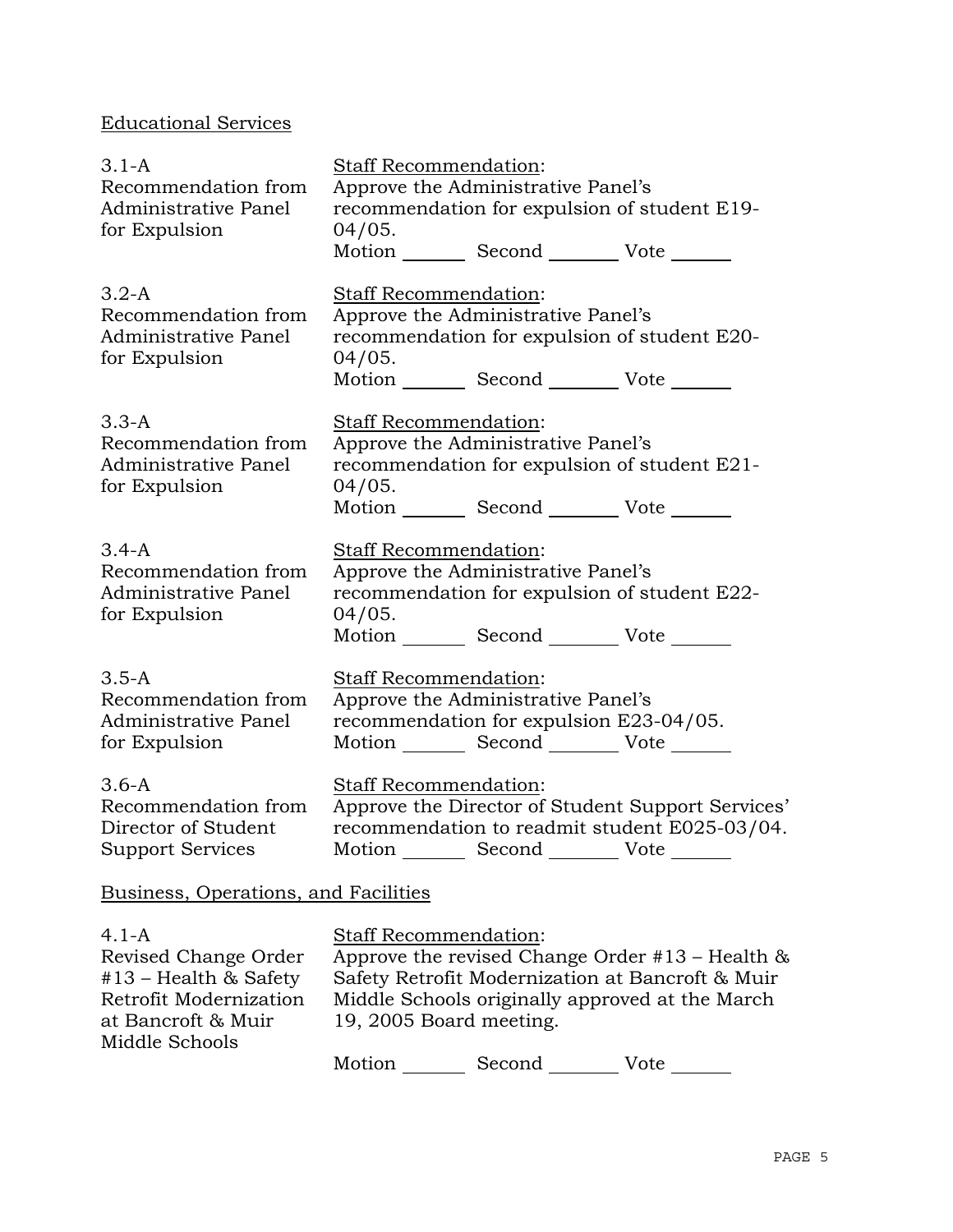## **CONFERENCE**

These items are submitted for advance planning and to assist the Board in establishing future agenda items. The Board may, however, take action on the following:

General Services

| $1.1-CF$<br>Bond/Parcel Tax<br>Election                  | Staff Recommendation:<br>The Board will discuss and consider whether or<br>not to proceed with a Bond and/or Parcel Tax<br>election in 2006.<br>Motion _________ Second __________ Vote _______                                                                           |
|----------------------------------------------------------|---------------------------------------------------------------------------------------------------------------------------------------------------------------------------------------------------------------------------------------------------------------------------|
| $1.2-CF$<br>Communication<br>Committee                   | <b>Staff Recommendation:</b><br>The Board will discuss and consider adopting the<br>proposed charge and reconvene the Board<br>Communication Committee as a standing<br>committee.<br>Motion Second Vote ______                                                           |
| $1.3-CF$<br>Superintendent 's<br><b>Evaluation Form</b>  | <b>Staff Recommendation:</b><br>The Board will discuss and consider adopting the<br>revised Superintendent's Evaluation Form for use<br>beginning June 2005 and refer revision of BP<br>2123 to the Policy Committee.<br>Motion _________ Second ___________ Vote _______ |
| <b>Educational Services</b>                              |                                                                                                                                                                                                                                                                           |
| $3.1-CF$<br>Visual and Performing<br>Arts Five-Year Plan | Staff Recommendation:<br>The Board will discuss and consider approving<br>the Five-Year Visual and Performing Arts Plan<br>2004-2009.<br>Motion _________ Second __________ Vote _______                                                                                  |
| Business, Operations and Facilities                      |                                                                                                                                                                                                                                                                           |
| $4.1-CF$<br>Demographer<br><b>Consultant Agreement</b>   | Staff Recommendation:<br>The Board will discuss and consider the pros and<br>cons of obtaining a demographer to provide long<br>term trends in student population and impact on<br>facilities.                                                                            |

Motion Second Vote \_\_\_\_\_\_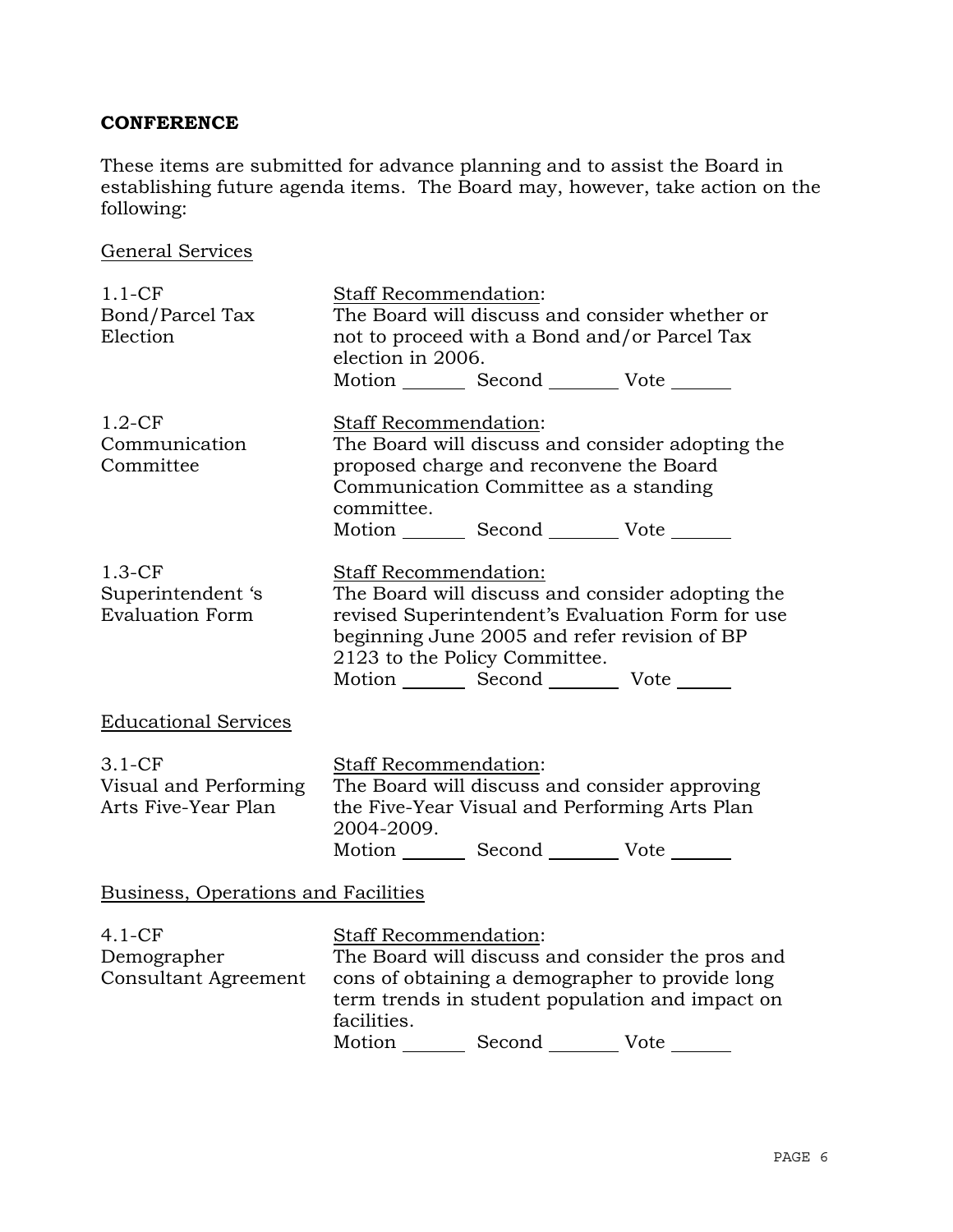| $4.2-CF$<br>Architect Contracts for<br>Roosevelt and Madison<br>Elementary Schools,<br>and John Muir Middle<br>School Proposition 55<br>Renovation Projects | Staff Recommendation:<br>The Board will discuss and consider approving<br>the following architect agreements for the<br>Proposition 55 Renovation Projects:<br>VBN Architects - Roosevelt Elementary School<br>Chong Partners - Madison Elementary School<br>$\bullet$<br>Jeffery Wong Architects - John Muir Middle<br>$\bullet$<br>School<br>Motion _________ Second __________ Vote _______ |
|-------------------------------------------------------------------------------------------------------------------------------------------------------------|------------------------------------------------------------------------------------------------------------------------------------------------------------------------------------------------------------------------------------------------------------------------------------------------------------------------------------------------------------------------------------------------|
| $4.3-CF$<br><b>Architect Contracts for</b><br>Port of Oakland Noise<br>Abatement Settlement                                                                 | Staff Recommendation:<br>The Board will discuss and consider approving<br>the following architect agreements for the Port of<br>Oakland Noise Abatement Settlement:<br>AEDIS Architects - John Muir Middle School<br>and Wilson Elementary School<br>MWM Architects - Monroe and Garfield<br>$\bullet$<br><b>Elementary Schools</b><br>Motion _________ Second __________ Vote _______         |
| $4.4-CF$<br>Bancroft Middle School<br>Proposition 55<br>Renovation Project and<br><b>Architect Contract</b>                                                 | Staff Recommendation:<br>The Board will discuss and consider approving<br>Bancroft Middle School's Proposition 55 grant<br>application and matching funds, and approving<br>Beverly Prior Architects as the design professional<br>of records.<br>Motion _________ Second __________ Vote _______                                                                                              |
| $4.5-CF$<br>McKinley Elementary<br>School Proposition 55<br><b>Renovation Project</b>                                                                       | Staff Recommendation:<br>The Board will discuss and consider approving<br>the McKinley School Proposition 55 grant<br>application, and matching funds.<br>Motion Second Vote                                                                                                                                                                                                                   |
| $4.6-CF$<br>Wilson Elementary<br>School Proposition 55<br><b>Renovation Project</b>                                                                         | Staff Recommendation:<br>The Board will discuss and consider approving<br>the Wilson Elementary School Proposition 55<br>grant application, and matching funds.<br>Motion _________ Second __________ Vote _______                                                                                                                                                                             |
| $4.7-CF$<br>Vanir Construction<br>Management<br><b>Appreciation Plaque</b>                                                                                  | Staff Recommendation:<br>The Board will discuss and consider approving<br>the wording for an appreciation plaque for<br>Measure A Bond from Vanir Construction<br>Management.<br>Motion Second<br>Vote                                                                                                                                                                                         |